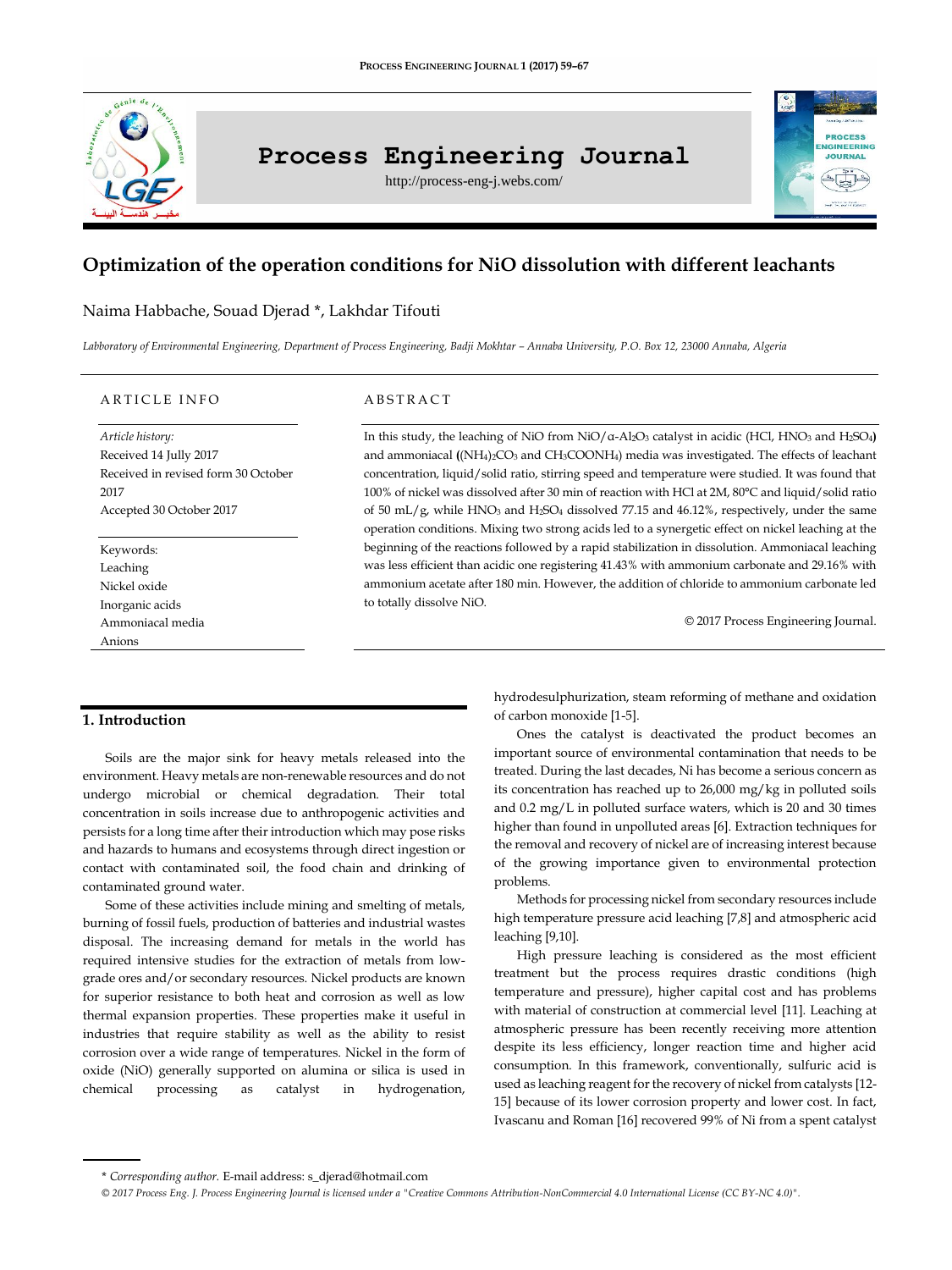in the form of nickel sulfate by leaching with sulfuric acid under the following conditions (sulfuric acid concentration of 80%, 50 min of reaction and 70°C). Al-Mansi and Abdel Monem [17] recovered 99% of nickel from Egyptian spent catalysts under the following experimental parameters (50% sulfuric acid concentration, a solidto-liquid ratio of 1:12  $g/g$  and a contact time over 5 h). Abdel-Aal and Rashad [14] recovered 94% of nickel after leaching spent nickel oxide catalysts with sulfuric acid under the conditions (−200 + 270 mesh spent particle size, 85°C, 150 min, sulfuric acid concentration of 50% and solid/liquid ratio of 1:20 g/mL).



**Fig. 1 - Effect of acid concentration on nickel dissolution with the three acids after 30 min of reaction.**

Thus, most existing hydrometallurgical processes for the leaching of nickel employ sulfuric acid. Alternative technologies that utilize other leaching agents such as hydrochloric acid, nitric acid, alkaline reagents and various organic acids offer potential for improved nickel processing technologies and are currently being examined and developed. In fact, Astuti et al. [18] reported leaching experiments on nickel extraction from low grade Indonesian saprolitic ores by using several lixiviants (sulfuric, nitric, chlorhydric, citric, lactic and oxalic acids). They found that citric and sulfuric acids were the most effective leachants while oxalic acid was the weaker one. Chaudhary et al. [19] reported hydrochloric acid leaching process for the recovery of nickel as nickel oxide from a spent catalyst containing 17.7% Ni. They found that maximum of nickel extraction of 73% could be achieved by carrying out the leaching process with 28.8% HCl at 80°C. Xian et al. [20] extracted 95.8% of Mo and 91.3% of Ni from a roasted Mo-Ni ore by using the following optimum conditions (hydrochloric acid at 0.219M, 65°C, a liquid-to-solid ratio of 3 mL/g and 30 min) followed by sulphation roasting (51.9% sulfuric acid, roasting temperature 240°C for 1h) and leaching with HCl at 95°C for 2h.

Kinetic data for pure minerals are important as the data may then be used to evaluate leaching of more complex systems containing several mineral constituents such as in ores or spent catalysts. The work described in this paper is an attempt to optimize a leaching process to recover nickel from NiO/α-Al2O<sup>3</sup> fresh catalyst by testing 5 reagents under the same conditions: three inorganic acids (HCl, HNO<sup>3</sup> and H2SO4) and two alkaline solutions ((NH4)2CO<sup>3</sup> and CH3COONH4). To the best of our knowledge, no comparative studies were found dealing with the leaching of nickel oxide with the selected solutions. The aim was to address the factors governing the leaching process and to determine the most efficient and/or an alternative leachant for this system.



**Fig. 2 - Effect of liquid/solid ratio on nickel dissolution with the three acids after 30 min of reaction.**

# **2. Materials and methods**

The catalyst used in this study was a 10% NiO/ $\alpha$ -Al<sub>2</sub>O<sub>3</sub> (n/n) prepared using the incipient wetness method. The catalyst was calcined in an oven at 500°C for 2 h and the nickel composition was checked by atomic absorption. H2SO<sup>4</sup> (96-98%, Biochem), HNO<sup>3</sup> (60%, Cheminova), HCl (37%, Carlo Erba), (NH4)2CO<sup>3</sup> (99.5%, Biochem) and CH3COONH4 (>97%, Fluka) were used as leaching reagents. Leaching experiments were conducted in a spherical glass batch reactor of 100 mL magnetically stirred and heated by a temperature-controlled water bath and equipped with a return flow cooler (glass condenser) to minimize water losses due to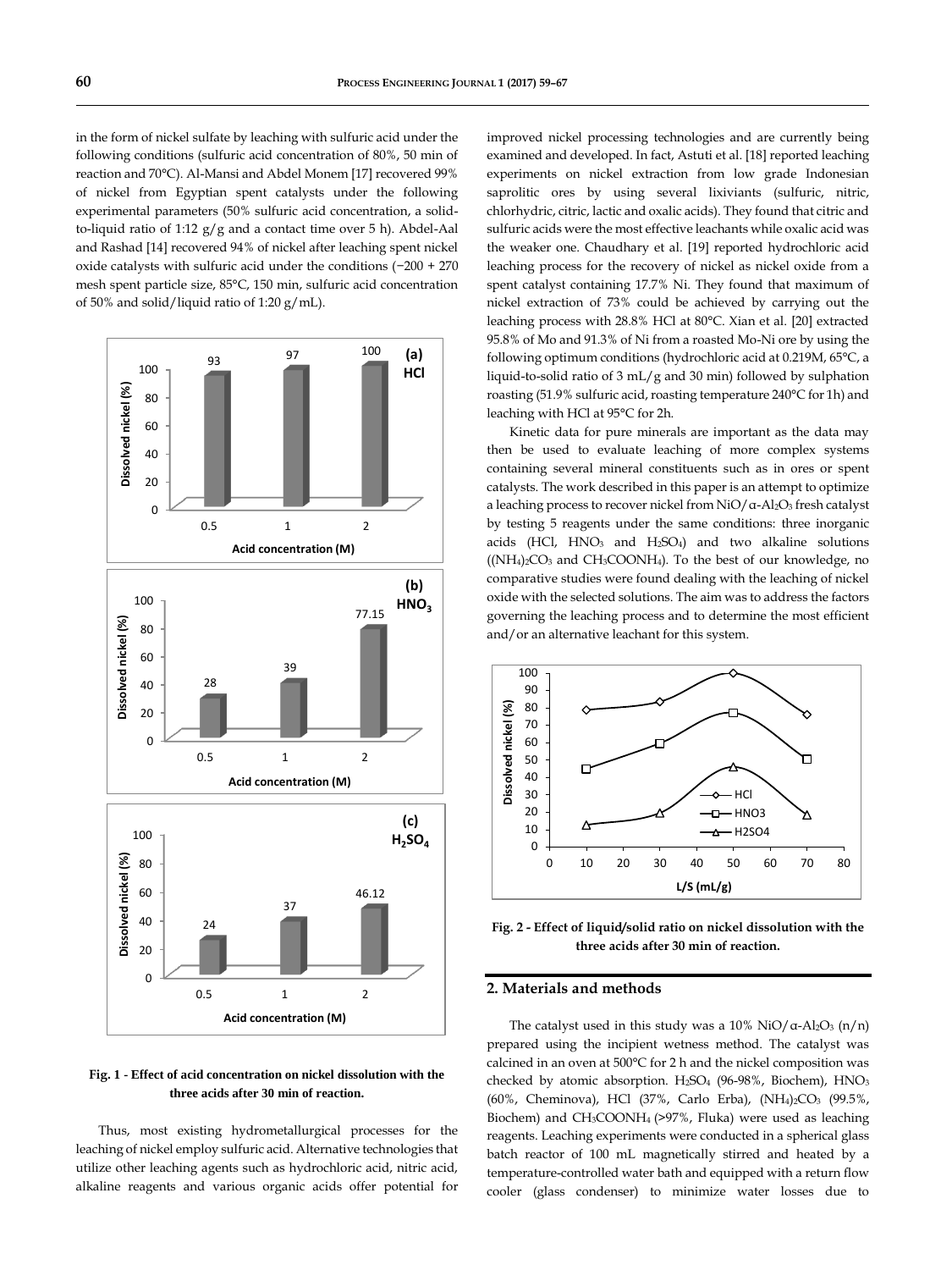evaporation. A typical experiment was conducted as follows: 0.1 g of the sample was placed into the glass reactor with a desired volume of the selected leachant. After the leaching process, the reaction mixture was filtered and the Ni2+ species was analyzed by titration with ethylenediamine tetraacetic acid disodium salt (EDTA), using murexide as an indicator. The data presented are an average of three test replicates with an error of 5%. The percentage of dissolution was calculated from the following equation:

| <b>Mol number of nickel in the solution</b> | $\times$ 100 | (1) |
|---------------------------------------------|--------------|-----|
| <b>Mol number of nickel in the catalyst</b> | $\times$ 100 |     |

The process conditions studied included the nature of the leachants, their concentration, liquid/solid ratio, stirring speed, temperature, mixture of acids, the addition of anions and time.



**Fig. 3 - Effect of stirring speed on nickel dissolution with the three acids after 30min of reaction.**

# **3. Results and discussion**

#### *3.1. Effect of acid concentration*

Nickel oxide may be dissolved in inorganic acids according to the general reaction [21]:

| $NiO(s) + 2HX \rightarrow NiX_2 + H_2O$                                                     | (2) |
|---------------------------------------------------------------------------------------------|-----|
| In the case of hydrochloric acid (HCl), sulfuric acid (H <sub>2</sub> SO <sub>4</sub> ), or |     |
| nitric acid (HNO <sub>3</sub> ) the reaction becomes:                                       |     |

$$
\text{NiO} + 2\text{HCl} \rightarrow \text{NiCl}_2 + \text{H}_2\text{O} \tag{3}
$$

$$
\text{NiO} + \text{H}_2\text{SO}_4 \rightarrow \text{NiSO}_4 + \text{H}_2\text{O} \tag{4}
$$

 $NiO + 2HNO<sub>3</sub> \rightarrow Ni(NO<sub>3</sub>)<sub>2</sub> + H<sub>2</sub>O$  (5)

To determine whether nickel oxide dissolved easily in acid solution or not, a preliminary test was conducted with HCl solution at 2M, ambient temperature,  $L/S = 50$  mL/g, and without agitation. No dissolution of nickel oxide was observed after two days. This result indicated that nickel oxide belongs to hard dissolving compounds. High temperature (80°C) and an agitation of 350 rpm were applied to decrease the dissolution time. The effect of acid concentration was investigated by testing three values (0.5, 1 and 2M) at  $80^{\circ}$ C, L/S =  $50$ mL/g and 350 rpm with the three acids.

The results (Fig. 1(a-c)) show that the fraction of the dissolved nickel increased with increasing acid concentration. It reached 93, 28 and 24% at 0.5 M and 100, 77.15 and 46.12% at 2M with HCl, HNO<sub>3</sub> and H2SO4, respectively, after 30min. The concentration of 2M was used to investigate the effect of the other parameters.

The dissolution of Alumina was checked with the three acids at different concentrations. Alpha alumina was found to be completely inert toward acids because of its great stability [17]. This was observed in our previous studies [22-24].

## *3.2. Effect of liquid/solid ratio*

Different L/S ratios were tested (10, 30, 50 and 70mL/g) at 2M, 80°C, 350rpm at a duration of 30min of reaction. The results (Fig. 2) show that a maximum of dissolution efficiency was obtained with L/S value of 50mL/g. At lower or higher values than 50mL/g the dissolution of NiO was less efficient. The value of 50mL/g was used to investigate the rest of the parameters.

#### *3.3. Effect of stirring speed*

The effect of stirring speed on the dissolution rate of nickel was investigated using different agitation speeds (100-350-600 and 850rpm) at 80°C, L/S =50mL/g and at acid concentration of 2M (Fig. 3a-c). It can be seen that agitation speed had almost no remarkable effect on NiO dissolution since the values of NiO leaching varied very slightly with the three acids indicating that the diffusion did not control the reaction in these cases. A slight improvement in nickel dissolution was however observed when 350rpm was used.

#### *3.4. Effect of temperature*

The effect of temperature on the rate of nickel dissolution was investigated by testing different values: 50, 60, 70 and 80°C at acid concentration of 2M, stirring speed of 350 rpm, and  $L/S = 50$  mL/g. The results (Fig. 4(a-c)) show that the dissolution of NiO with the three acids was highly temperature-dependent since the time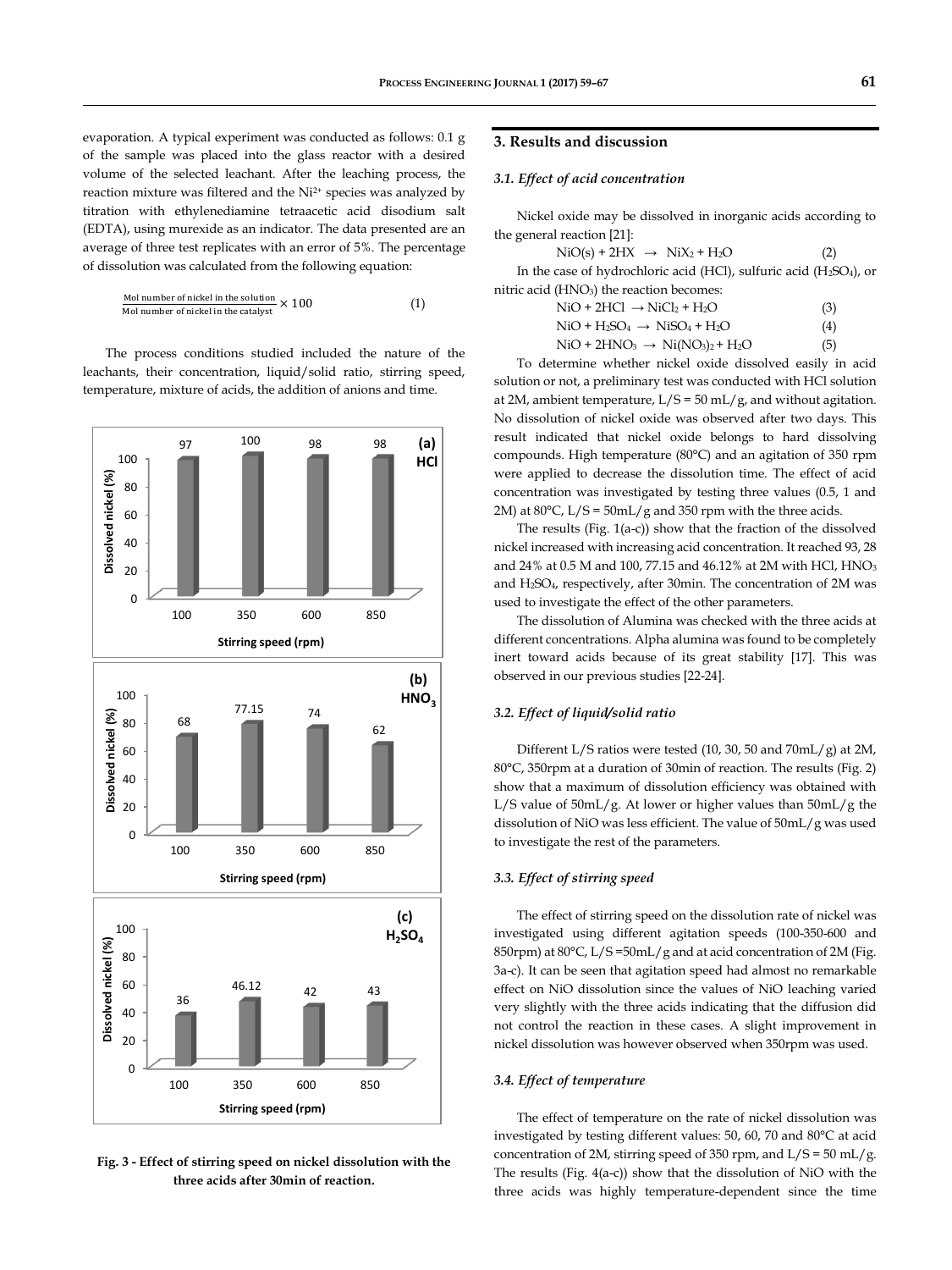needed to reach high dissolution efficiency was decreased with increasing temperature. In the case of HCl, the dissolution efficiency increased from 58.6% at 50°C to 100% at 80°C after 30 min of reaction. With  $HNO<sub>3</sub>$  and  $H<sub>2</sub>SO<sub>4</sub>$ , 8.27% and 7.92% of NiO were dissolved, respectively, at 50°C after 30 min of reaction and increased up to 77.15% and 46.12%, respectively, after the same period of time at 80°C. Even after prolonging reaction time, nitric and sulfuric acids did not reach the dissolution efficiency of HCl since  $77.3\%$  with  $HNO<sub>3</sub>$  and  $72.8\%$  with  $H<sub>2</sub>SO<sub>4</sub>$  were registered as maximum at 80°C after 180 min of reaction.



**Fig. 4 - Effect of temperature on nickel dissolution with the three acids.**

With HCl and HNO<sub>3</sub> a stabilization in the dissolution values occurred after 20 min at 80°C. For HCl, this can be simply explained by the fact that at 20 min the system reached already total dissolution. In the case of HNO<sub>3</sub>, the dissolution attained 75.6% after 15 min and slightly increased to 77.15% after 30 min and the values remained so up to 180 min without reaching total dissolution. A clear difference is observed between the results obtained with the three leachants. This is probably related to the nature of the anion of each acid.



**Fig.5 - Effect of the mixture of acids at 2M (a) and 4M (b) on nickel dissolution.**



**Fig. 6 - Effect of L/S ratio with ammonium carbonate and acetate after 60 min.**

In the literature, there is an increasing interest on the effect of anions on the dissolution of minerals [25]. In fact, it was reported that the aggressivity of chlorides in metal oxides dissolution was due to the formation of chloro-complexes as adsorbed species with high value of adsorption constant that leads to enhance the metal oxide dissolution [21]. In the case of nitric acid, nitrates and protons played an inverse role leading to a competing process between oxide growth and metal dissolution. It was reported that increasing the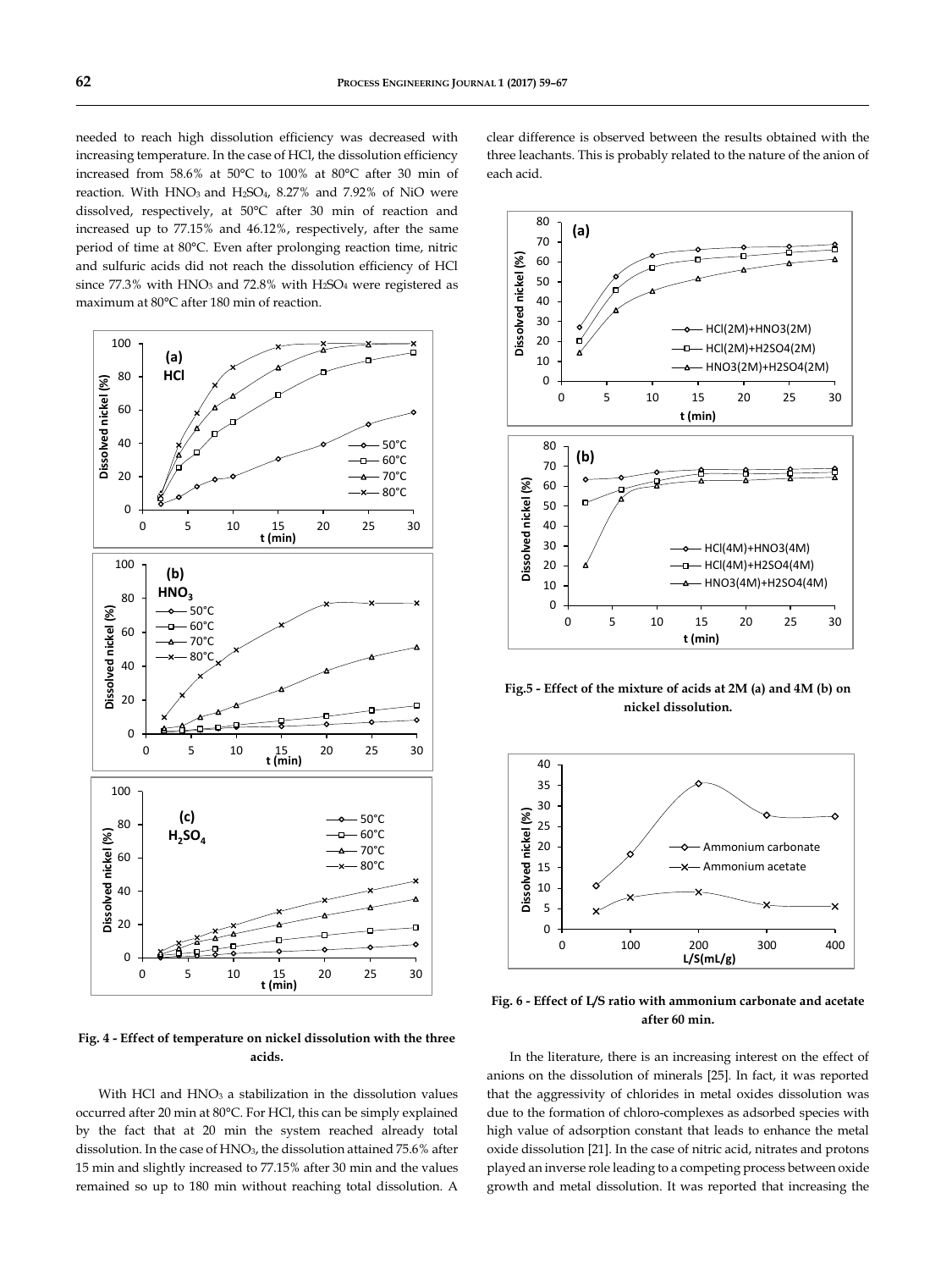concentration of nitric acid may form a passive film that protects metal surface from protons attack while in diluted nitric acid nitrate ion may play the role of corrosion promoter [26]. Our experiments were carried out under concentrated conditions and it seems from the results that the building of passive film was more rapid than the rate of its dissolution. Sulfuric acid was the weakest leachant regardeless of the conditions used. In this case, also sulfate anion seems to be the cause of the weak efficiency of  $H<sub>2</sub>SO<sub>4</sub>$ . It was reported that sulfate ions because they are doubly charged have a strong adsorptive affinity for solid surface hampering consequently its dissolution [27].



**Fig. 7 - Effect of ammonium carbonate (a) and ammonium acetate (b) concentration on NiO leaching after 180 min of reaction.**

#### *3.5. Effect of the mixture of acids*

The results have shown that HCl was the unique acid which could dissolve 100% of NiO. HNO<sup>3</sup> and H2SO<sup>4</sup> were less efficient. It is an interesting task to investigate whether the efficiencies of the latest acids may be improved when they are mixed. For this purpose, three mixtures  $(HNO<sub>3</sub> + H<sub>2</sub>SO<sub>4</sub>)$ ,  $(HNO<sub>3</sub> + HCl)$  and  $(H<sub>2</sub>SO<sub>4</sub> + HCl)$ were prepared for which two concentrations of acids were used (2 M and 4 M) thereby the final concentration of each acid in the mixtures was 1 M and 2 M, respectively. The experiments were carried out at 80°C, 350 rpm, and  $L/S = 50$ m $L/g$ . The results (Fig. 5(a,b)) show a remarkable improvement in dissolution rate as the reactions started. In fact, when HCl,  $HNO<sub>3</sub>$  and  $H<sub>2</sub>SO<sub>4</sub>$  were used alone at 2 M, they dissolved 8.3, 4.8 and 3% of NiO, respectively, after 2 min of reaction. It increased up to 27.2, 20.2 and 14.4% for the mixtures (HNO<sub>3</sub> + HCl), (H<sub>2</sub>SO<sub>4</sub> + HCl) and (HNO<sub>3</sub> + H<sub>2</sub>SO<sub>4</sub>), respectively, after the same period of time. After about 10 min, the reactions stabilized. The dissolution efficiencies of the three mixtures were again improved when the concentration of each acid used in the mixtures was increased to 4 M giving rise to 63.36, 51.65 and 20.4% of nickel dissolved by the same mixtures cited before, respectively, after 2 min. In this case, the dissolution stabilized after 5 min. Thus, there was a synergetic effect in both cases since the dissolution efficiencies of the mixtures were higher than the sum of acid efficiencies. However, it seems that this synergetic effect was observable only few minutes after the beginning of the reactions since the dissolution stabilized rapidly thereafter at around 61−68% for both cases which is lower than that obtained with HCl (100%) and  $HNO<sub>3</sub>$  (77.13%) alone. This stabilization may indicate the interruption of the dissolution reactions.

This interruption may be explained by the presence of high amount of ions that may be adsorbed on the solid surface preventing further dissolution. On the other hand, it can be observed that the highest dissolution efficiency was registered with the mixture (HNO<sub>3</sub> + HCl), while the lowest one was registered with (HNO<sub>3</sub> + H2SO4) with both concentrations. Thus, the mixtures containing H2SO<sup>4</sup> were less efficient. This is another indication that a competitive adsorption of sulfate occurred leading to decrease protons, chlorides and nitrates attacks.

# *3.6. Effect of the operation conditions on NiO leaching in ammoniacal solutions*

Ammoniacal leaching is a promising method for the recovery of valuable metals (such as nickel, copper and zinc) from low-grade oxide resources [28], lean complex ores [29], ocean nodules [30] and various secondary resources [31]. Although it is usually considered that the metal leaching in ammoniacal system is less effective comparing with acidic leaching, ammonia leaching has already been applied to metal extraction from low-grade ores and electronic waste and is gradually expanding [32,33]. The advantages of ammonia leaching lie in its leaching selectivity towards Cu, Zn, Ni, Co etc., because of the formation of stable metal ammine complexes [34,35], its mild alkaline characteristics, ease of use, and potential ability to be recycled [34]. Furthermore, aqueous ammonia as a leaching agent is fairly non-corrosive and leaching reactions occur in relatively mild conditions [36]. Moreover, undesirable metals such as Fe, Mg, Ca and Mn precipitate as hydroxides because of their poor complexation ability with ammonia. In this study, two ammonium products were tested for nickel dissolution: ammonium carbonate (Scharlau, 100%) and ammonium acetate (Prolabo, 98%). Both products form stable and soluble complexes with nickel.

Nickel leaching from the catalyst was tested under the same operation conditions applied for mineral acids namely  $(L/S=50m]/g$ , 350rpm, 80°C and 2M). The pH<sub>0</sub> of ammonium carbonate was 7.9 while that of ammonium acetate was 8.46. The results show that the dissolution was very weak in the case of ammonium carbonate (2%) and absent (0%) with ammonium acetate after 120min. The ratio L/S was then increased to (70, 100, 150, 200 and 400mL/g) and the dissolution efficiency was measured after 60min. The other parameters were maintained constant. The results show an improvement in the dissolution efficiency of NiO up to 200mL/g registering 35.4% and 9.1% with ammonium carbonate and ammonium acetate respectively after which it decreased in both cases at higher L/S values (Fig. 6).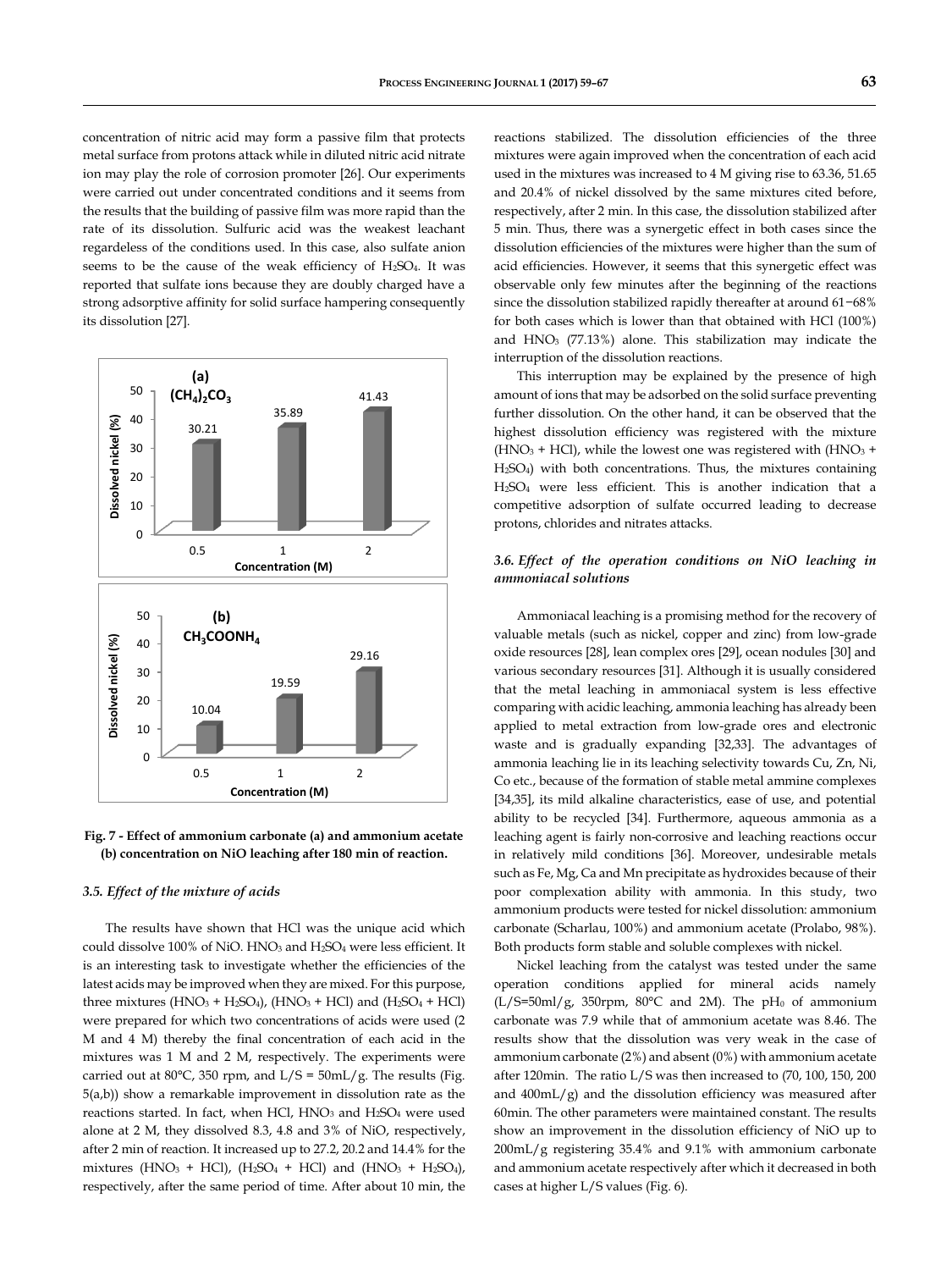

**Fig. 8 - Effect of temperature on NiO leaching with ammoniacal solutions.**

The effect of the concentration (0.5, 1 and 2 M) of both solutions was carried out with  $L/S = 200 \text{mL/g}$  at 80°C, 350rpm and the reaction time was prolonged to 180 min. The results show that ammonium carbonate dissolved more rapidly NiO than ammonium acetate but its efficiency remained weak compared to mineral acids (Fig. 7(a,b)).

The effect of temperature was tested in the range 60−80°C. The results show that the dissolution was improved by increasing temperature in both cases (Fig. 8(a, b)). In fact, it registered 17.65, 30.39 and 41.43%, with ammonium carbonate and 14, 22 and 29.16% with ammonium acetate at 60, 70 and 80°C, respectively, after 180 min. In the case of ammonium acetate, an ignition period of 15 min was observed in which no dissolution occurred followed by a second period from 15 to 45 min in which the dissolution slightly increased after which the effect of temperature was clearly observed as shown in Fig. 8(b). With ammonium carbonate, two stages of reaction are clearly observed; an initial stage up to 60 min where the dissolution of NiO proceeds rapidly and a second stage from 60 min up to 180 min where the dissolution strongly decreased. The presence of these stages may indicate a change in the mechanism of dissolution.

In the first part of this study, the results have shown that the dissolution of nickel with the three mineral acids was different under the same operation conditions and this was related to the nature of the anion that seems to play an important role on the dissolution process. To highlight the effect of the three anions, NaCl (99.5 %, Biochem), NaNO<sup>3</sup> (99 %, Fluka) and Na2SO4 (99 %, Sigma-Aldrich) were added at the concentration of 0.5 M to ammonium carbonate and acetate under the same conditions (2 M of ammoniacal solution, 350 rpm,  $80^{\circ}$ C, L/S = 200 mL/g).



**Fig. 9 - Effect of the addition of anions to ammonium carbonate (a) and ammonium acetate (b) on the dissolution of NiO.**

The results (Fig. 9(a, b)) show that only the addition of chloride enhanced the dissolution process of NiO with both ammoniacal solutions. It registered 65.78% with ammonium carbonate and 35.67% with ammonium acetate after 180 min, while alone both solutions registered 41.43 and 29.16%, respectively, after the same period of time. In the presence of nitrate and sulfate, the dissolution was lower than that attained by the ammoniacal solutions alone indicating an inhibiting effect of both anions under the conditions used in this study.

Since the results showed an enhancement in nickel dissolution with chloride, other experiments were carried out in which the concentration of NaCl was increased up to 2 M. The solutions were prepared such as the mixtures contained 0.5, 1 and 2 M of NaCl and 2 M of each ammoniacal solution. The experiments were carried out at  $L/S = 200$  m $L/g$ , 350 rpm and 80°C. A remarkable improvement in NiO dissolution was observed with ammonium carbonate (Fig. 10(a)) where 65.78, 80.38 and 100% of NiO were dissolved after 180 min when NaCl at 0.5, 1 and 2 M, respectively, was used. The addition of chloride to ammonium acetate under the same conditions slightly improved the dissolution efficiency on the contrary of ammonium carbonate (Fig. 10(b)). It attained 35.67, 42.87 and 51.76% after 180 min of reaction. Ammonium carbonate seems to have strong complexing ability with respect to nickel under the conditions used in this study on the contrary of ammonium acetate.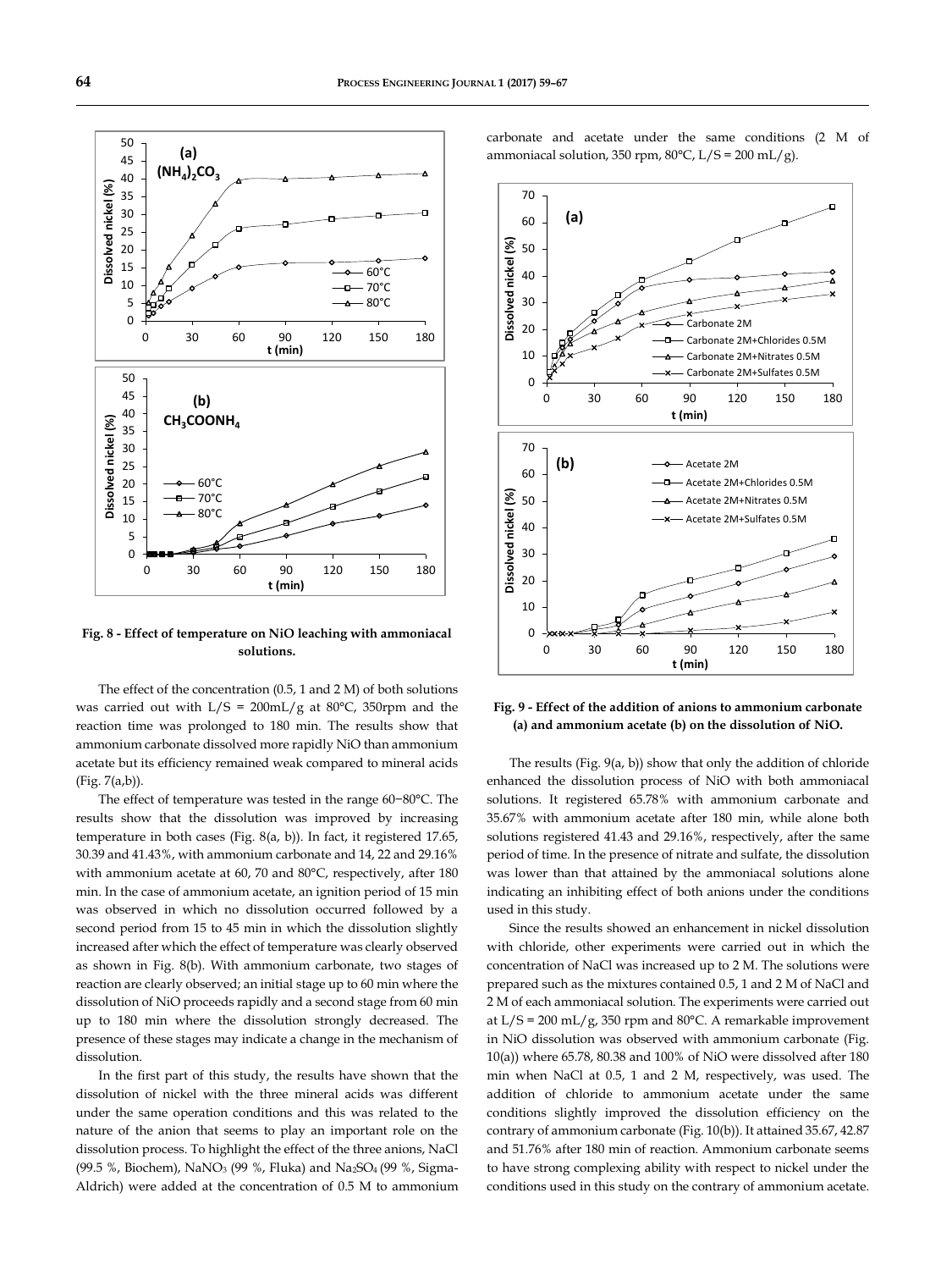

## It is likely that carbonate anion plays a role in this result as with anions in inorganic acids.

slopes of the straight lines the apparent rate constants, k, were evaluated.



**Fig. 10 - Effect of chlorides concentration on NiO leaching by ammonium carbonate (a) and acetate (b) after 180 min.**

#### *3.7. Kinetics study*

Determining the kinetic aspect of any chemical reaction is an essential part in designing a chemical process and this is true for leaching systems as well as for the nickel leaching from NiO/α-Al2O<sup>3</sup> catalyst. The shrinking core model is the best simple representation for the majority of reacting fluid–solid systems [37]. This model was used for the kinetics investigation in this study.

In this model, the overall leaching process may be controlled by intrinsic chemical reaction or by external mass transfer. The following expressions can be used to describe the dissolution kinetics of the process:

For liquid film diffusion control:

 $x = kt$  (6) For film diffusion control through product layer:  $1 - 3(1 - x)^{2/3} + 2(1 - x) = kt$  (7) For surface chemical reaction control:  $1 - (1 - x)^{1/3} = kt$  (8)

Where *x* is the fractional conversion of nickel at time *t* and *k* is the apparent rate constant (min-1 ). The overall rate of dissolution is controlled by the slowest of these sequential steps.

Based on the experimental data of figures  $(4 (a-c))$  and  $(8(a,b))$ plots corresponding to equation (8) show good linear correlations for the dissolution of nickel with all leachants (Fig. 11(a-e)). From the

**Fig. 11 - Fit of Schrinking core model to the experimental data.**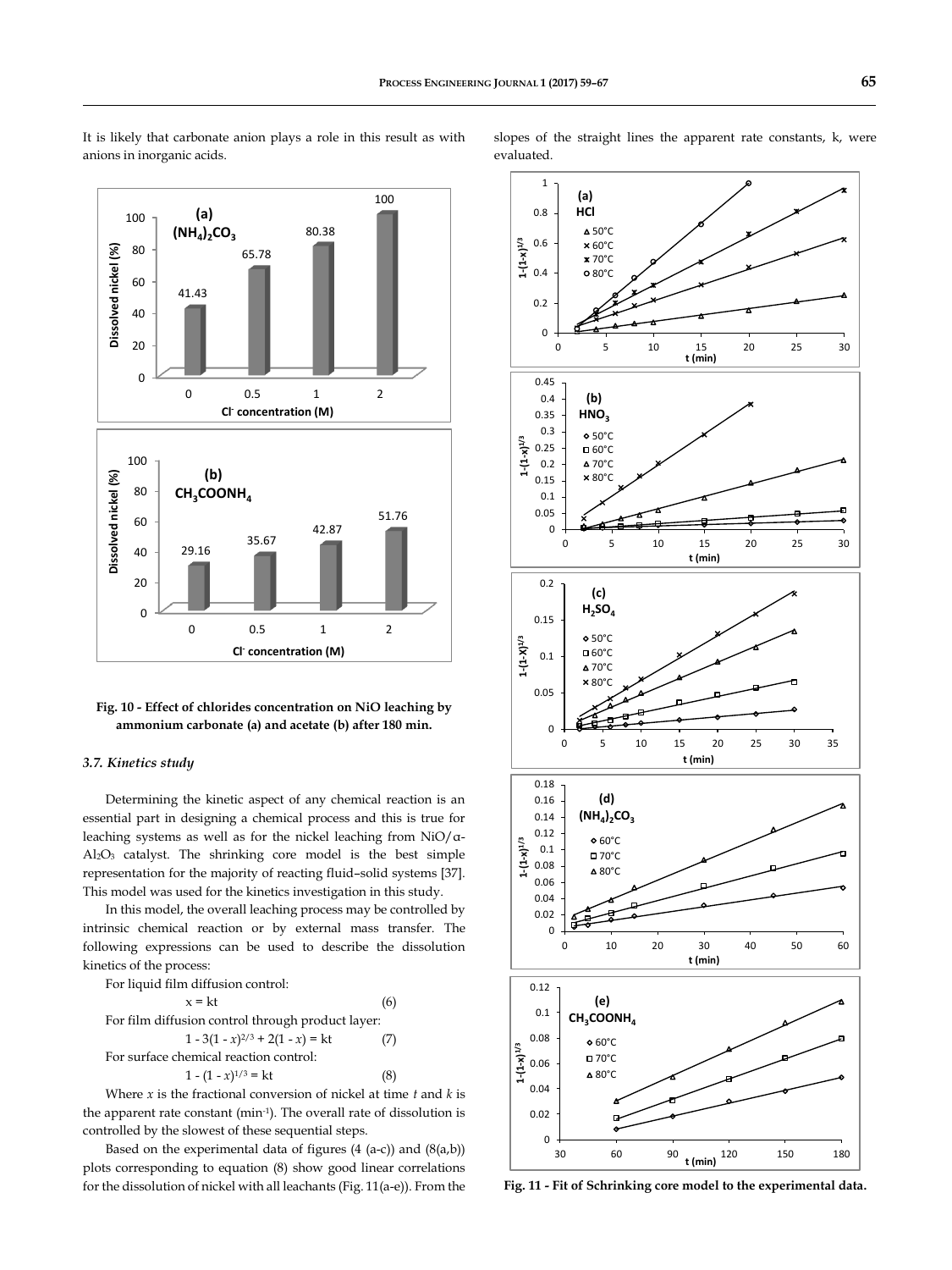Arrhenius equation  $k = A e^{-Ea/RT}$  was plotted as lnk vs.  $1/T$  for each temperature and the activation energies were calculated from the slopes −Ea/R. The following values of Ea were determined: Ea(HCl) = 56.23, Ea(HNO<sub>3</sub>) = 102.68, Ea(H<sub>2</sub>SO<sub>4</sub>) = 61.73,  $Ea(carbonate) = 53.47$  and  $Ea(acetate) = 41.27$  kJ/mol.

A chemically controlled reaction is generally a temperature dependent process and has an activation energy higher than 40 kJ/mol. The activation energies were all higher than 40 kJ/mol but the values varied from 41 to 103 kJ/mol indicating different degrees in temperature dependence. In fact, the highest activation energy was that obtained with nitric acid (102.68 kJ/mol). The effect of temperature in this case was stronger than with the other leachants. As a comparison, increasing temperature from 50 to 80°C increased the rate constant by 23.75 times with  $HNO<sub>3</sub>$  (from 0.0008 min<sup>-1</sup> at 50°C to 0.019 min<sup>-1</sup> at 80°C) while it increased by 7 times with H<sub>2</sub>SO<sub>4</sub>, 6.2 times with HCl, 3 times with ammonium carbonate and 2.33 times with ammonium acetate. It is not possible to give a rigorous explanation for the results obtained in this study because of the complexity of the heterogeneous systems where all parameters are dependent from each others, but what was observed is that HCl was the most effective leachant in NiO dissolution.

#### **4. Conclusion**

In this study, it was found that the conditions:  $50 \text{ mL}/g$ ,  $80^{\circ}\text{C}$ ,  $2$ M and 350 rpm were appropriate to dissolve 100, 77.15 and 46.12% of NiO with HCl, HNO<sub>3</sub> and H<sub>2</sub>SO<sub>4</sub>, respectively, after 30 min. Acid leaching gave different results depending on the nature of the leachant indicating that the anion played an important role on accelerating or inhibiting the dissolution process.

Mixing the acids led to a synergetic effect registered after the first few minutes but the reactions stopped rapidly probably because of the presence of high amounts of ionic species that may sterically protect the solid surface against protons attack.

The use of ammoniacal leaching gave less good results than mineral acid leaching since a maximum of 41.43 and 29.16% of nickel were dissolved by ammonium carbonate and ammonium acetate, respectively, after 180 min at 80°C and 200 mL/g. Among the five leachants tested, HCl was the most efficient in nickel dissolution. However, HCl is a non-selective lixiviant and may cause the formation of sludge in the case of treatment of spent catalysts because of the dissolution of impurities that require post treatments. An alternative leachant could be a combination of ammonium carbonate and chloride ions to reach the same efficiency as that of HCl while being selective.

## **Acknowledgements**

This work was financially supported by the Ministry of Higher Education and Scientific Research of Algeria (CNEPRU Project No. J0101120110047).

# **REFERENCES**

[1] J.F. Ding, Z.F. Qin, S.W. Chen, X.K. Li, G.F. Wang, J.G. Wang, Coupling dehydrogenation of isobutane to isobutene in the presence of carbone dioxide over NiO/Al2O<sup>3</sup> catalyst. Journal of Fuel Chemistry and Technology 38 (2010) 458-461.

- [2] P. Atanasova, T. Halachev, J. Uchytil, M. Kraus, Effect of phosphorus on the surface concentration of molybdenum and nickel in the oxide form of nickelmolybdenum/alumina catalysts and on their hydrodesulphurization activity. Applied Catalysis 38 (1988) 235-240.
- [3] Y. Matsumura, T. Nakamori, Steam reforming of methane over nickel catalysts at low reaction temperature. Applied Catalysis A: General 258 (2004) 107-114.
- [4] L. Xu, H. Song, L. Chou, Carbon dioxide reforming of methane over ordered mesoporous NiO–MgO–Al2O<sup>3</sup> composite oxides. Applied Catalysis B: Environmental 108- 109 (2011) 177-190.
- [5] G.A. El-Shobaky, A.N. Al-Noaimi, Catalytic oxidation of CO on Sodium-treated NiO/Al2O<sup>3</sup> solid. Applied Catalysis 29 (1987) 235-242.
- [6] Y. Ma, P.S. Hooda, Chromium, nickel and cobalt. In: Hooda, P.S. (Ed.), Trace Elements in Soils, first ed. John Wiley & Sons Ltd, UK, (2010) 461-480.
- [7] S. Kaya, Y.A. Topkaya, High pressure acid leaching of a refractory lateritic nickel ore. [Minerals Engineering](http://www.sciencedirect.com/science/journal/08926875) 24 (2011) 1188-1197.
- [8] B.I. Whittington, J.A. Johnson. [L.P. Quan.](http://www.sciencedirect.com/science/article/pii/S0304386X03000446) R.G. McDonald. D.M. [Muir,](http://www.sciencedirect.com/science/article/pii/S0304386X03000446) Pressure acid leaching of arid-region nickel laterite ore: Part II. Effect of ore type. Hydrometallurgy 70 (2003) 47-62.
- [9] R.G. McDonald, B.I. Whittington, Atmospheric acid leaching of nickel laterites review: Part I. Sulphuric acid technologies. Hydrometallurgy 91 (2008) 35-55.
- [10] E. Büyükakinci, Y.A. Topkaya, Extraction of nickel from lateritic ores at atmospheric pressure with agitation leaching. Hydrometallurgy 97 (2009) 33-38.
- [11] B.I. Whittington, D.M. Muir, Pressure acid leaching of nickel laterites: a review. Mineral Processing and Extractive Metallurgy Review 21 (2000) 527-600.
- [12] K. Liu, Q. Chen, H. Hu, Comparative leaching of minerals by sulphuric acid in a Chinese ferruginous nickel laterite ore. Hydrometallurgy 98 (2009) 281-286.
- [13] W. Mulak, B. Miazga, A. Szymczycha, Kinetics of nickel leaching from spent catalyst in sulfuric acid. International Journal of Mineral Processing 77 (2005) 231-235.
- [14] E.A. Abdel-Aal, M.M. Rashad, Kinetic study on the leaching of spent nickel oxide catalyst with sulfuric acid. Hydrometallurgy 74 (2004) 189-194.
- [15] A. Ognyanova, A.T. Ozturk, I. De Michelis, F. Ferella, G. Taglieri, A. Akcil, F. Vegliò, Metal extraction from spent sulfuric acid catalyst through alkaline and acidic leaching. Hydrometallurgy 100 (2009) 20-28.
- [16] S. Ivascanu, O. Roman, Nickel recovery from spent catalysts: I. solvation process. Buletinul Institutului Politehnic Din Iaşi 21 (1975) 47-51.
- [17] N.M. Al-Mansi, N.M.A. Monem, Recovery of nickel oxide from spent catalyst. Waste Management 22 (2002) 85–90.
- [18] W. Astuti, T. Hirajima, K. Sasaki, N. Okibe, Comparison of effectiveness of citric acid and other acids in leaching of low-grade Indonesian saprolitic ores. Minerals Engineering 85 (2016) 1-16.
- [19] A.J. Chaudhary, J.D. Donaldson, S.C. Boddington, S.M. Grimes, Heavy metals in environment: Part II. A hydrochloric acid leaching process for the recovery of nickel value from a spent catalyst. Hydrometallurgy 34 (1993) 137-150.
- [20] P.F. Xian, S.F. Zhou, M.Y. Wang, X.W. Wang, B.F. Chen, Extraction of molybdenum and nickel from roasted Ni–Mo ore by hydrochloric acid leaching, sulphation roasting and